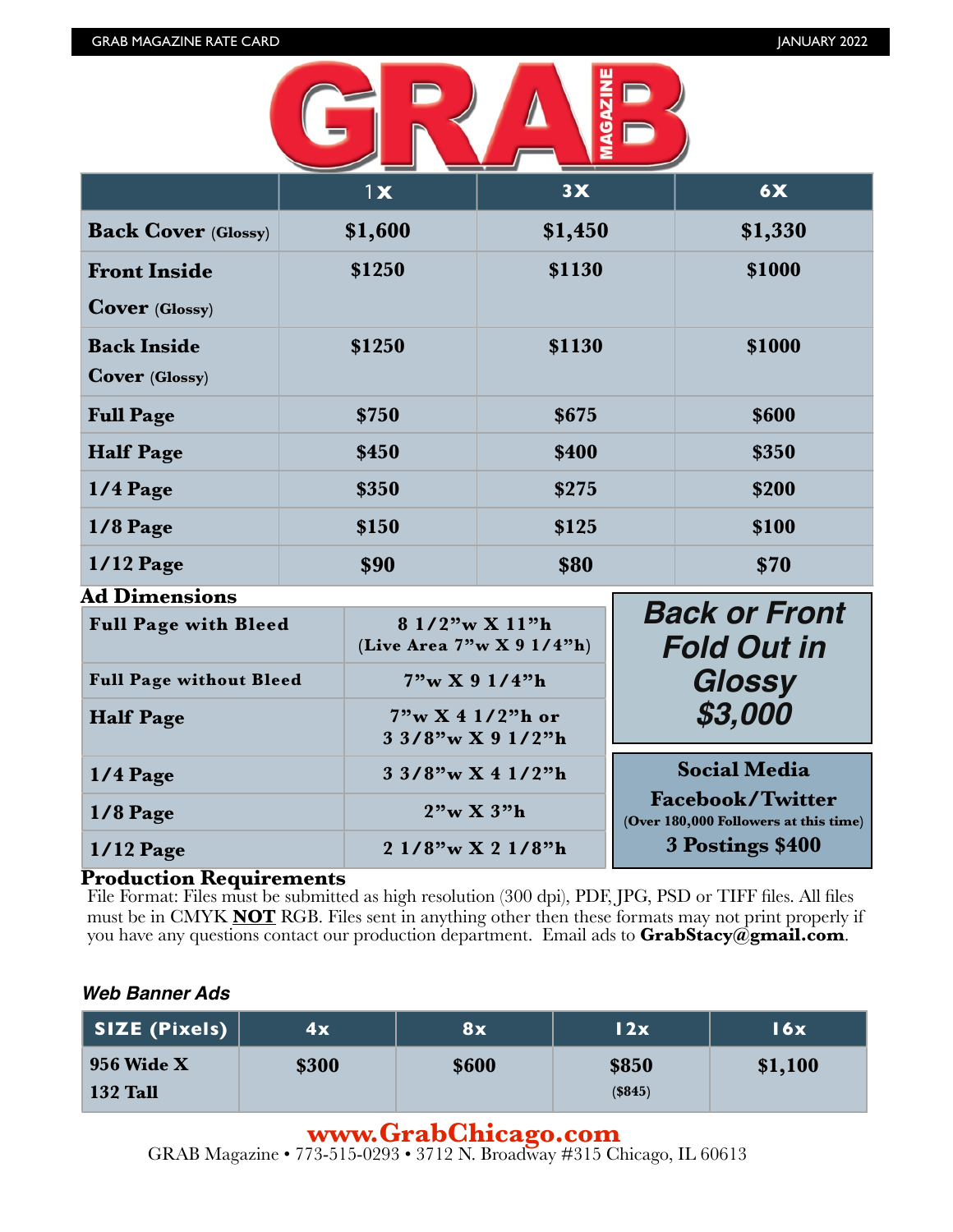

# **Newsprint Deadlines for 2022**

| Cover Date         | Art Work Due*      |
|--------------------|--------------------|
| <b>January 4</b>   | December 31        |
| <b>January 18</b>  | <b>January 14</b>  |
| <b>February 1</b>  | <b>January 28</b>  |
| <b>February 15</b> | <b>February 11</b> |
| March 1            | <b>February 25</b> |
| March 15           | March 11           |
| March 29           | <b>March 25</b>    |
| April 12           | April 8            |
| April 26           | <b>April 22</b>    |
| May 10             | May 6              |
| May 24             | May 20             |
| June 7             | June 3             |
| June 21            | June 17            |
| <b>July 5</b>      | <b>July 1</b>      |
| <b>July 19</b>     | <b>July 15</b>     |
| <b>August 2</b>    | <b>July 29</b>     |
| <b>August 15</b>   | <b>August 12</b>   |
| <b>August 30</b>   | <b>August 26</b>   |
| September 13       | September 9        |
| September 27       | September 23       |
| October 11         | October 7          |
| October 25         | October 21         |
| <b>November 8</b>  | <b>November 4</b>  |
| <b>November 22</b> | November 18        |
| December 6         | <b>December 2</b>  |
| December 20        | December 16        |

### **Terms and Conditions:**

*All ads must be pre-paid.*

• These terms and conditions shall be deemed incorporated into every insertion order, space contract or uncontracted advertisement given to GRAB Magazine unless specifically modified in a written assignment signed by the publisher. Advertising rates and conditions maybe changed at any time without notice.

• Advertisments are accepted only under the condition that the advertisers assume all liability and responsibility for any legal claims resulting from advertisments printed or not printed.

• Returned checks will be subject to a \$35 fee and will automatically revoke all credit agreements.

### THERE ARE NO REFUNDS.

| <b>Special Issues</b>   | <b>Cover Date</b>  |
|-------------------------|--------------------|
| <b>International Mr</b> |                    |
| Leather                 | May 24th           |
| <b>Bear Pride</b>       |                    |
| <b>Grabby Awards</b>    |                    |
| <b>Pridefest/Pride</b>  | <b>June 21st</b>   |
| <b>Market Days</b>      | <b>August 2nd</b>  |
| <b>Labor Day</b>        | <b>August 30th</b> |
| <b>Halloween</b>        | October 25th       |
| Thanksgiving            | November 22nd      |
| Christmas               | December 6th       |
| New Years'              | December 20th      |

**\* Inside Front/Back Have early deadlines please call for deadlines**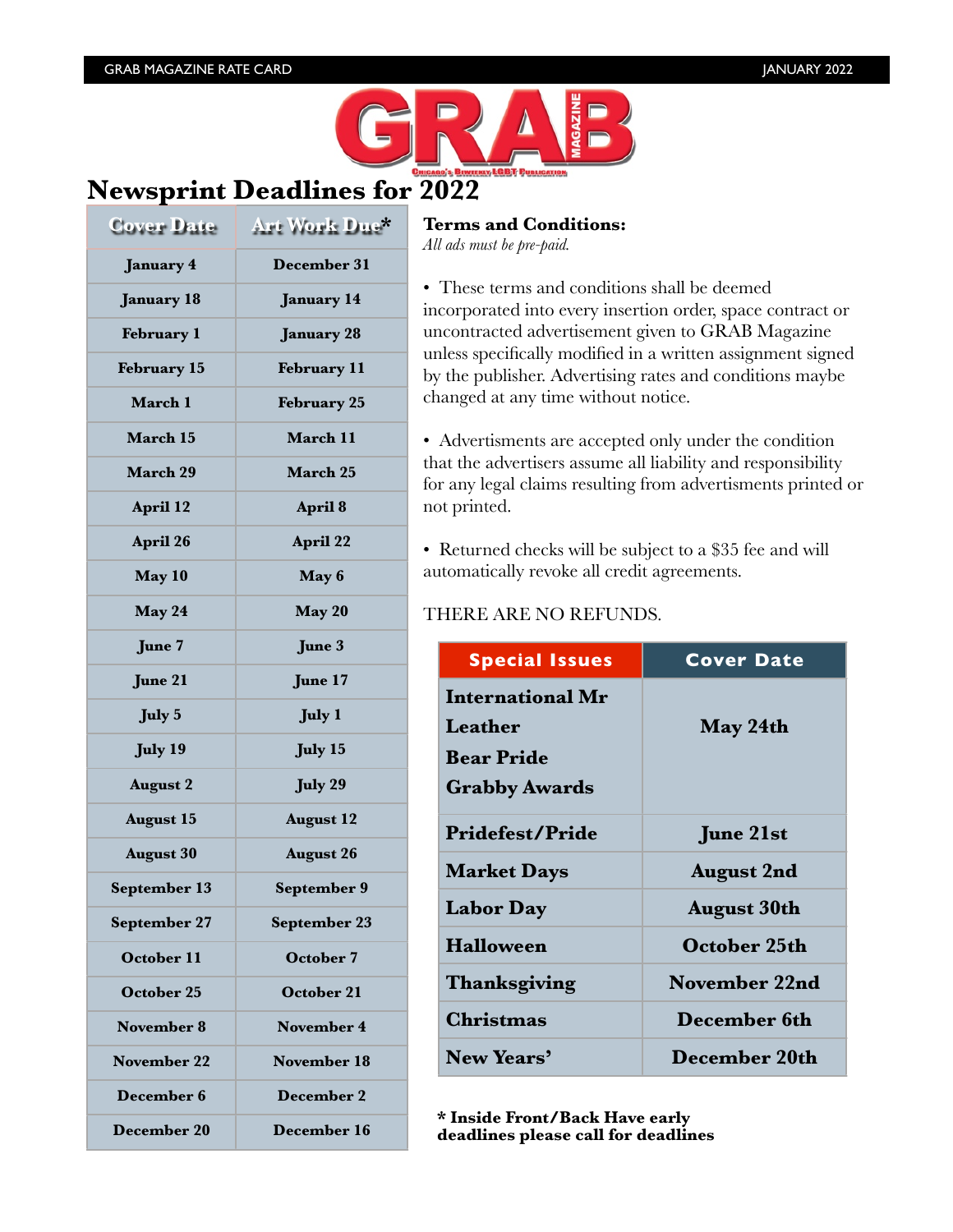

## **Glossy Deadlines for 2022**

| Cover Date          | Art Work Due*      |
|---------------------|--------------------|
| January 4           | December 25, 2021  |
| <b>January 18</b>   | <b>January 7</b>   |
| <b>February 1</b>   | <b>January 21</b>  |
| <b>February 15</b>  | February 4         |
| March 1             | <b>February 18</b> |
| March 15            | March 4            |
| <b>March 29</b>     | March 18           |
| April 12            | April 1            |
| April 26            | April 15           |
| May 10              | April 29           |
| May 24              | May 13             |
| June 7              | May 27             |
| June 21             | June 10            |
| <b>July 5</b>       | June 24            |
| July 19             | July 8             |
| <b>August 2</b>     | <b>July 22</b>     |
| <b>August 16</b>    | <b>August 5</b>    |
| <b>August 30</b>    | <b>August 19</b>   |
| <b>September 13</b> | <b>September 2</b> |
| September 27        | September 16       |
| October 11          | September 30       |
| October 25          | October 14         |
| November 8          | October 28         |
| <b>November 22</b>  | November 11        |
| December 6          | November 25        |
| December 20         | December 9         |

## **Terms and Conditions:**

*All ads must be pre-paid.*

• These terms and conditions shall be deemed incorporated into every insertion order, space contract or uncontracted advertisement given to GRAB Magazine unless specifically modified in a written assignment signed by the publisher. Advertising rates and conditions maybe changed at any time without notice.

• Advertisments are accepted only under the condition that the advertisers assume all liability and responsibility for any legal claims resulting from advertisments printed or not printed.

• Returned checks will be subject to a \$35 fee and will automatically revoke all credit agreements.

### THERE ARE NO REFUNDS.

| <b>Special Issues</b>   | <b>Cover Date</b>  |
|-------------------------|--------------------|
| <b>International Mr</b> |                    |
| Leather                 | May 24th           |
| <b>Bear Pride</b>       |                    |
| <b>Grabby Awards</b>    |                    |
| <b>Pridefest/Pride</b>  | <b>June 21st</b>   |
| <b>Market Days</b>      | <b>August 2nd</b>  |
| <b>Labor Day</b>        | <b>August 30th</b> |
| <b>Halloween</b>        | October 25th       |
| Thanksgiving            | November 22nd      |
| Christmas               | December 6th       |
| New Years'              | December 20th      |

**\* Inside Front/Back Have early deadlines please call for deadlines**